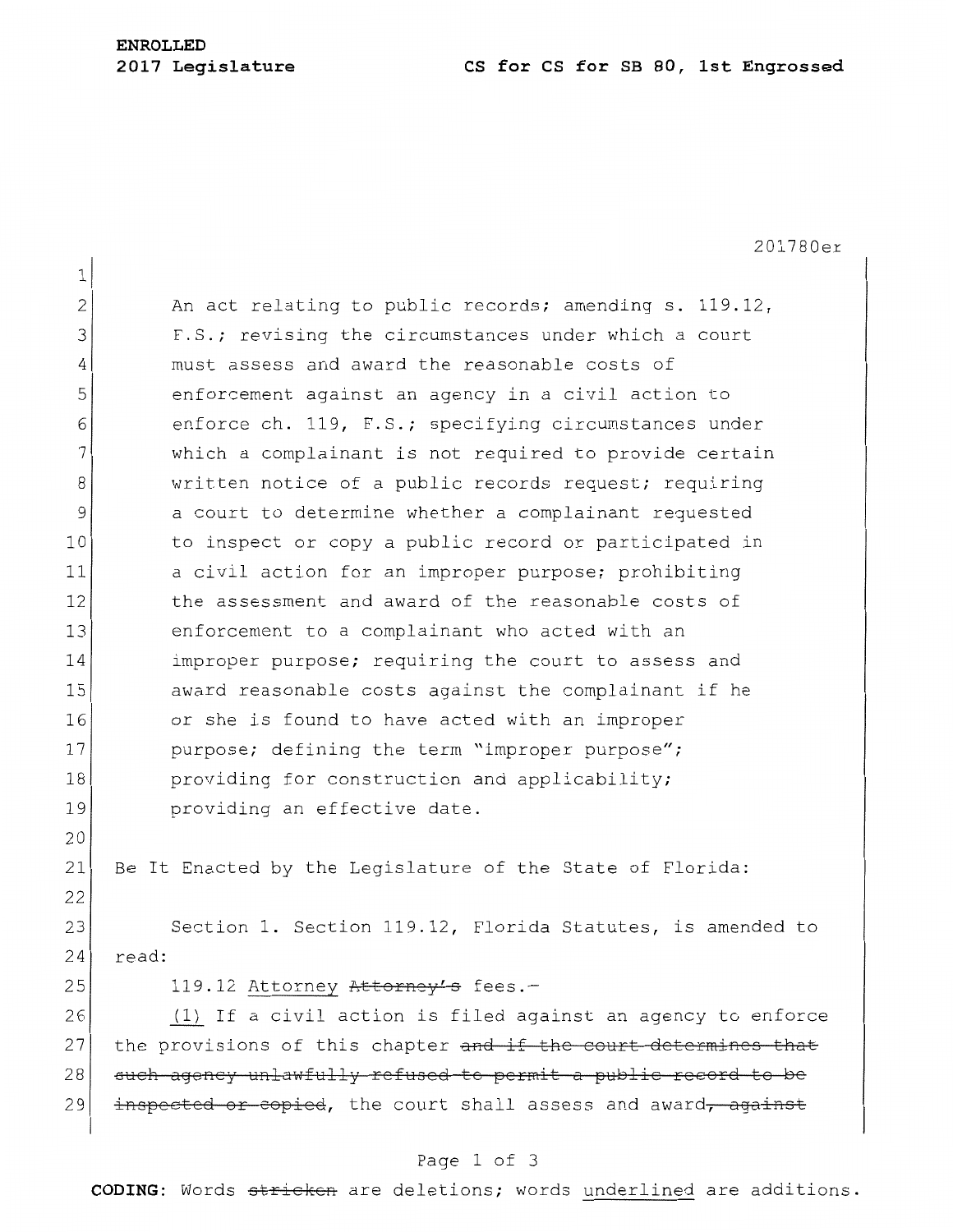# **ENROLLED**

|    | 201780er                                                         |
|----|------------------------------------------------------------------|
| 30 | the agency responsible, the reasonable costs of enforcement,     |
| 31 | including reasonable attorney attorneys' fees, against the       |
| 32 | responsible agency if the court determines that:                 |
| 33 | (a) The agency unlawfully refused to permit a public record      |
| 34 | to be inspected or copied; and                                   |
| 35 | (b) The complainant provided written notice identifying the      |
| 36 | public record request to the agency's custodian of public        |
| 37 | records at least 5 business days before filing the civil action, |
| 38 | except as provided under subsection (2). The notice period       |
| 39 | begins on the day the written notice of the request is received  |
| 40 | by the custodian of public records, excluding Saturday, Sunday,  |
| 41 | and legal holidays, and runs until 5 business days have elapsed. |
| 42 | (2) The complainant is not required to provide written           |
| 43 | notice of the public record request to the agency's custodian of |
| 44 | public records as provided in paragraph (1)(b) if the agency     |
| 45 | does not prominently post the contact information for the        |
| 46 | agency's custodian of public records in the agency's primary     |
| 47 | administrative building in which public records are routinely    |
| 48 | created, sent, received, maintained, and requested and on the    |
| 49 | agency's website, if the agency has a website.                   |
| 50 | (3) The court shall determine whether the complainant            |
| 51 | requested to inspect or copy a public record or participated in  |
| 52 | the civil action for an improper purpose. If the court           |
| 53 | determines there was an improper purpose, the court may not      |
| 54 | assess and award the reasonable costs of enforcement, including  |
| 55 | reasonable attorney fees, to the complainant, and shall assess   |
| 56 | and award against the complainant and to the agency the          |
| 57 | reasonable costs, including reasonable attorney fees, incurred   |
| 58 | by the agency in responding to the civil action. For purposes of |

## Page 2 of 3

**CODING:** Words stricken are deletions; words underlined are additions.